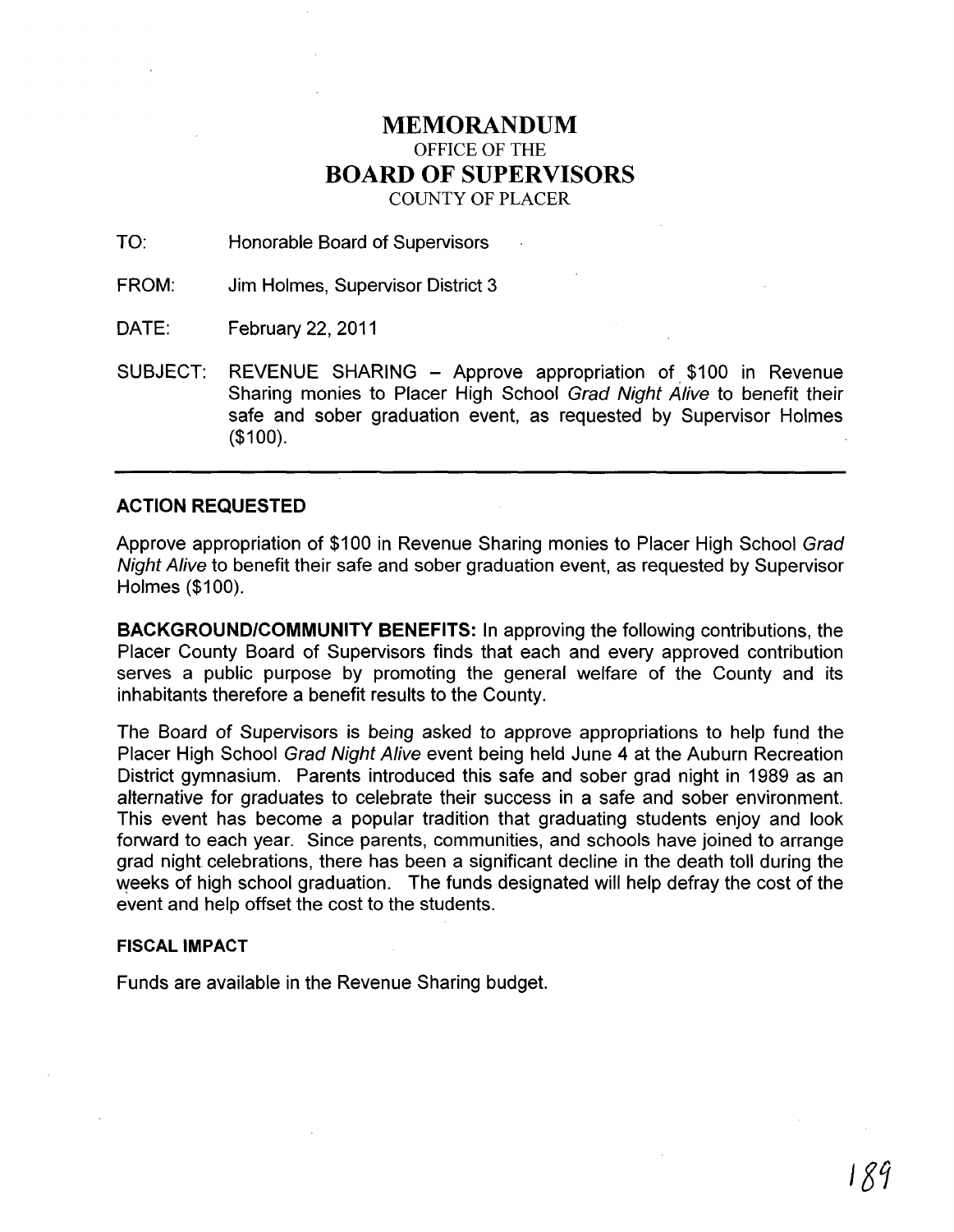

The Placer County Board of Supervisors has actively promoted revenue sharing funding as a means to provide financial support for local events, fundraising, programs, supplies, improvements, and equipment needed to help non-profit and community based organizations. In approving the revenue sharing contributions, the Placer County Board of Supervisors finds that each and every approved contribution serves a public purpose by promoting the general welfare of the County and its inhabitants therefore a benefit results to the County.

Please complete, print and sign the application and include it with your letter of request.

| Organization: | Sooer<br>$V^{\prime}$          |        | 1 1 (a Vielephone: (530) 887-8599 |  |  |  |
|---------------|--------------------------------|--------|-----------------------------------|--|--|--|
| Address:      | $\varphi$                      | FAX:   |                                   |  |  |  |
|               |                                | Email: | Chrissands @Starstram, Net        |  |  |  |
| Website:      | in The chool Grad Night<br>51. |        |                                   |  |  |  |

Briefly describe the community benefit the organization, event, program or project provides:

|  | Provides a safe place for graduating students to spend their time, |
|--|--------------------------------------------------------------------|
|  | Night of graduations. Our acal is to keep them off the streets     |
|  | from 10pm - 5am. The kids + community are all safer.               |

Briefly describe how funding will be utilized by listing what items will be purchased:

| Sino                                                                                      | Night cevent. Prizes are given out throughout the<br>tables, nock wall, Humotist are all |                             | rented |
|-------------------------------------------------------------------------------------------|------------------------------------------------------------------------------------------|-----------------------------|--------|
| 412                                                                                       |                                                                                          |                             |        |
| Has this organization received Revenue Sharing Funds in the past?                         |                                                                                          | $[O]$ No<br>[ <b>@</b> }Yes |        |
| If yes, specify year(s), event and amount:<br>MultA                                       |                                                                                          |                             |        |
|                                                                                           |                                                                                          |                             |        |
| swear under penalty of perjury that the information supplied herein is true and correct R |                                                                                          |                             |        |
|                                                                                           |                                                                                          |                             |        |
| APPLICANT'S NAME                                                                          | APPLICANT'S SIGNATURE                                                                    |                             | DATE   |

APPLICANT'S SIGNATURE

**ANGE Office Use Only Service** Likert britst